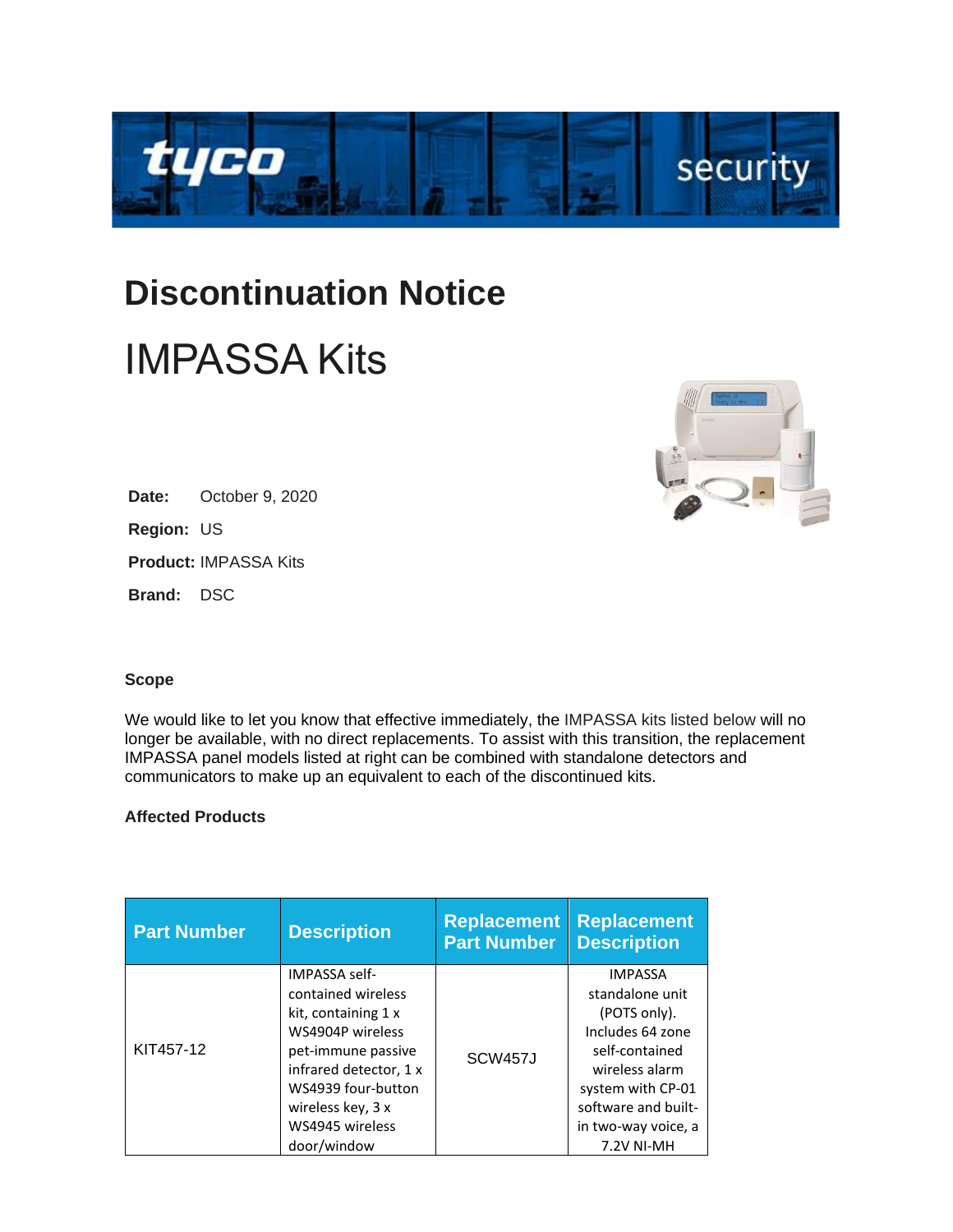|                | contact, PTD1620U<br><b>16V 20VA</b><br>transformer,<br>telephone jack and<br>cord. English user<br>and installation<br>manuals.                                                                                                                                                                                                                                 |                | battery, high<br>efficiency<br>transformer,<br>telephone jack and<br>cord and English<br>user and<br>installation<br>manuals.                                                                                                                                                                                                                                  |
|----------------|------------------------------------------------------------------------------------------------------------------------------------------------------------------------------------------------------------------------------------------------------------------------------------------------------------------------------------------------------------------|----------------|----------------------------------------------------------------------------------------------------------------------------------------------------------------------------------------------------------------------------------------------------------------------------------------------------------------------------------------------------------------|
| KIT457-14      | IMPASSA self-<br>contained wireless<br>kit, containing 1 x<br>WS4904P wireless<br>pet-immune passive<br>infrared detector, 1 x<br>WS4939 four-button<br>wireless key, 3 x EV-<br>DW4975 vanishing<br>wireless<br>door/window<br>contacts, PTD1620U<br><b>16V 20VA</b><br>transformer,<br>telephone jack and<br>cord. English user<br>and installation<br>manuals | <b>SCW457J</b> | <b>IMPASSA</b><br>standalone unit<br>(POTS only).<br>Includes 64 zone<br>self-contained<br>wireless alarm<br>system with CP-01<br>software and built-<br>in two-way voice, a<br>7.2V NI-MH<br>battery, high<br>efficiency<br>transformer,<br>telephone jack and<br>cord and English<br>user and<br>installation<br>manuals.                                    |
| KIT457-95LEADT | <b>IMPASSA panel with</b><br><b>LTE Cellular</b><br>Communicator, ADT<br>SIM, WLS922L-433,<br>WS4939, 3 x EV-<br>DW4975 and a<br>transformer.                                                                                                                                                                                                                    | SCW457LEADT    | <b>IMPASSA</b><br>standalone unit<br>with LTE<br>Communicator.<br>Includes 64 zone<br>self-contained<br>wireless alarm<br>system with CP-01<br>software and built-<br>in two-way voice,<br>ADT branded lens,<br>a 7.2V NI-MH<br>battery, high<br>efficiency<br>transformer,<br>telephone jack and<br>cord, ADT branded<br>user and<br>installation<br>manuals. |
| KIT457-96LEADT | IMPASSA panel with<br><b>LTE Cellular</b><br>Communicator, ADT<br>SIM, WS4904P,                                                                                                                                                                                                                                                                                  | SCW457LEADT    | <b>IMPASSA</b><br>standalone unit<br>with LTE<br>Communicator.                                                                                                                                                                                                                                                                                                 |
|                | WS4939, 3 x                                                                                                                                                                                                                                                                                                                                                      |                | Includes 64 zone                                                                                                                                                                                                                                                                                                                                               |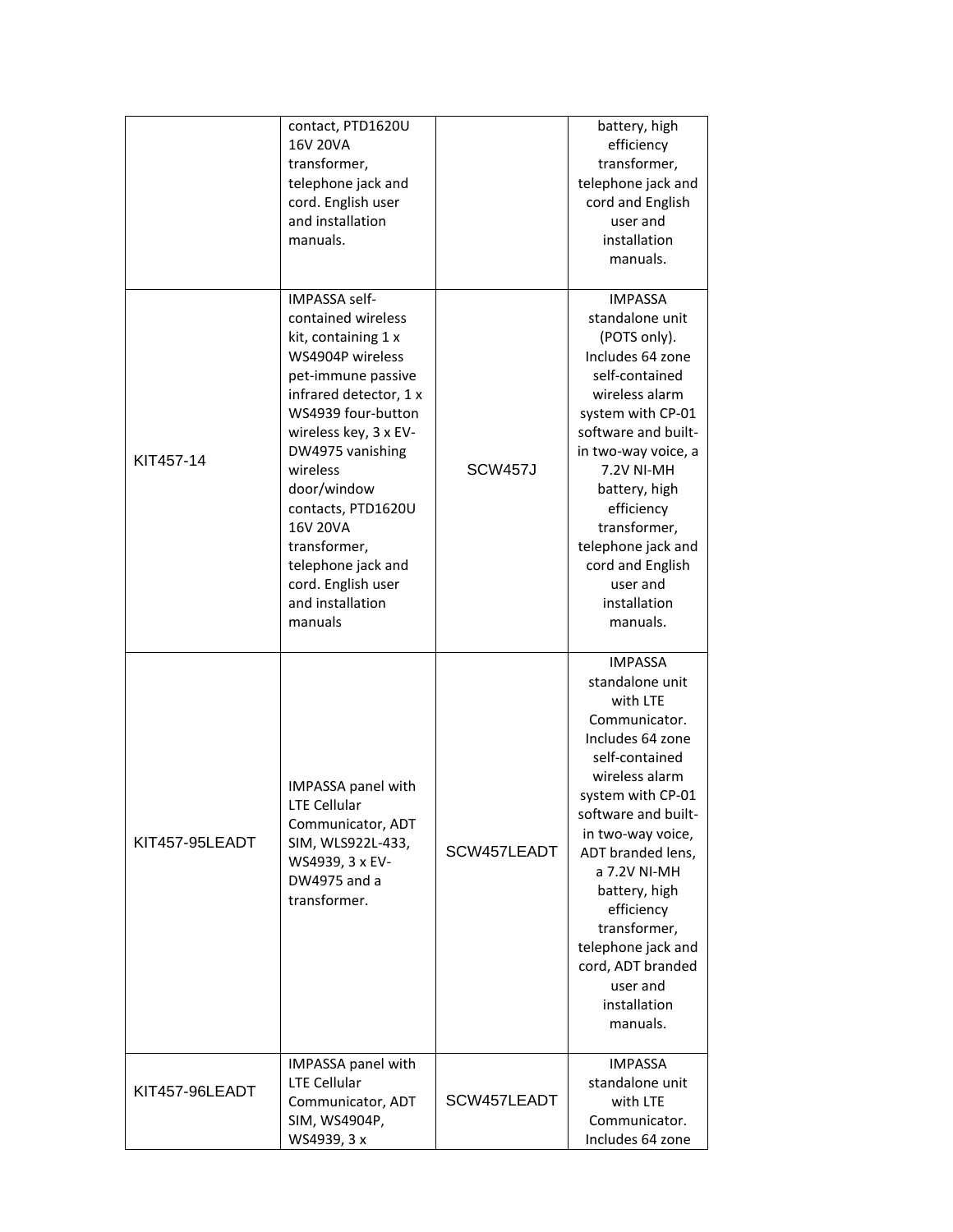|                      | EV-DW4975 and a<br>transformer.                                                                                                                                                                                                                                                                                     |                                           | self-contained<br>wireless alarm<br>system with CP-01<br>software and built-<br>in two-way voice,<br>ADT branded lens,<br>a 7.2V NI-MH<br>battery, high<br>efficiency                                                                                                                                                                                                                                   |
|----------------------|---------------------------------------------------------------------------------------------------------------------------------------------------------------------------------------------------------------------------------------------------------------------------------------------------------------------|-------------------------------------------|---------------------------------------------------------------------------------------------------------------------------------------------------------------------------------------------------------------------------------------------------------------------------------------------------------------------------------------------------------------------------------------------------------|
|                      |                                                                                                                                                                                                                                                                                                                     |                                           | transformer,<br>telephone jack and<br>cord, ADT branded<br>user and<br>installation<br>manuals.                                                                                                                                                                                                                                                                                                         |
| <b>KIT457-96LEAT</b> | IMPASSA panel with<br><b>LTE Cellular</b><br>Communicator, AT&T<br>SIM, WS4904P,<br>WS4939, 3 x EV-<br>DW4975 and a<br>transformer.                                                                                                                                                                                 | SCW457LEAT                                | <b>IMPASSA</b><br>standalone unit<br>with LTE<br>communicator.<br>Includes 64 zone<br>self-contained<br>wireless alarm<br>system with CP-01<br>software and built-<br>in two-way voice,<br>an integrated<br>HSPA (3G) cellular<br>communicator, a<br><b>7.2V NI-MH</b><br>battery, high<br>efficiency<br>transformer,<br>telephone jack and<br>cord and English<br>user and<br>installation<br>manuals. |
| KIT457-99AAT         | Alarm.com<br>Interactive Kit.<br><b>Includes IMPASSA</b><br>V1.3 self-contained<br>wireless kit,<br>integrated 3G8055<br>AT&T cellular<br>communicator with<br>on-board Z-Wave<br>exclusive to<br>Alarm.com services, 1<br>x WS4904P wireless<br>pet-immune passive<br>infrared detector, 1 x<br>WS4939 four-button | SCW <sub>457</sub> J<br><b>TL8055LTVZ</b> | <b>IMPASSA</b><br>standalone unit<br>that is 3G-Ready.<br>Includes 64 zone<br>self-contained<br>wireless alarm<br>system with CP-01<br>software and built-<br>in two-way voice, a<br><b>7.2V NI-MH</b><br>battery, high<br>efficiency<br>transformer,<br>telephone jack and<br>cord and English                                                                                                         |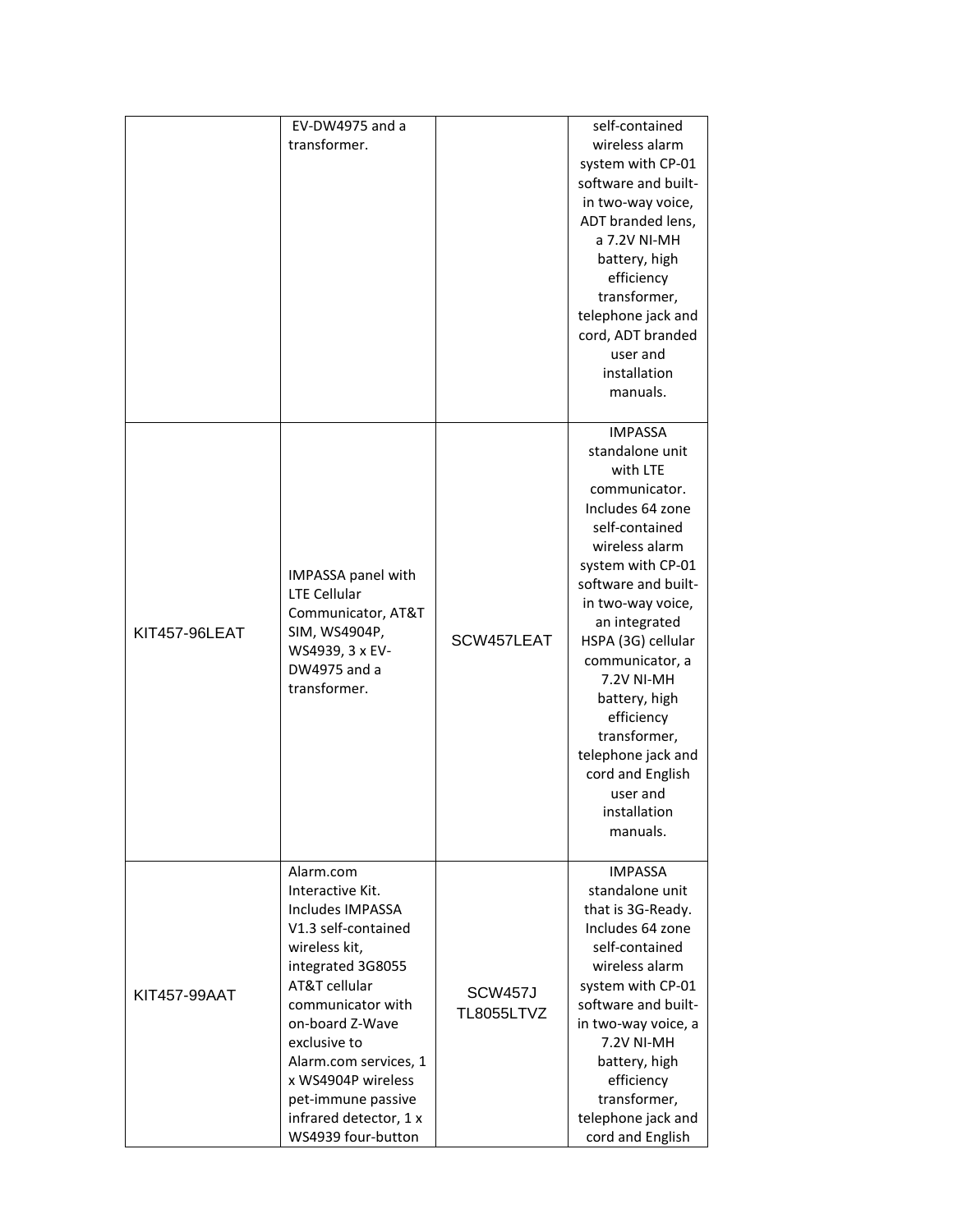| wireless key, 3 x<br>WS4945 wireless<br>door/window<br>contact, PTD1620U<br><b>16V 20VA</b><br>transformer and a |                                          |             | user and<br>installation<br>manuals.  |
|------------------------------------------------------------------------------------------------------------------|------------------------------------------|-------------|---------------------------------------|
|                                                                                                                  |                                          |             | <b>IMPASSA</b><br>Alarm.com Verizon   |
|                                                                                                                  | battery.                                 |             | Dual-Path LTE/IP                      |
|                                                                                                                  |                                          |             | Communicator                          |
|                                                                                                                  |                                          |             | with back plastic                     |
|                                                                                                                  |                                          |             | and antennas                          |
|                                                                                                                  | Alarm.com                                |             | <b>IMPASSA</b>                        |
|                                                                                                                  | Interactive Kit.                         |             | standalone unit                       |
|                                                                                                                  | Includes IMPASSA                         |             | that is 3G-Ready.                     |
|                                                                                                                  | V1.3 self-contained                      |             | Includes 64 zone<br>self-contained    |
|                                                                                                                  | wireless kit,<br>integrated 3G8055I      |             | wireless alarm                        |
|                                                                                                                  | AT&T cellular                            |             | system with CP-01                     |
|                                                                                                                  | communicator with                        |             | software and built-                   |
|                                                                                                                  | on-board Z-Wave                          |             | in two-way voice, a                   |
|                                                                                                                  | exclusive to                             |             | 7.2V NI-MH                            |
|                                                                                                                  | Alarm.com services,                      |             | battery, high                         |
|                                                                                                                  | integrated image                         |             | efficiency                            |
| KIT457-99AIAT                                                                                                    | sensor module, 1 x                       | SCW457J     | transformer,                          |
|                                                                                                                  | IS214 Image Sensor,                      | TL8055LTVZ  | telephone jack and                    |
|                                                                                                                  | 1 x WS4904P wireless                     |             | cord and English                      |
|                                                                                                                  | pet-immune passive                       |             | user and                              |
|                                                                                                                  | infrared detector, 1 x                   |             | installation                          |
|                                                                                                                  | WS4939 four-button                       |             | manuals.                              |
|                                                                                                                  | wireless key, 3 x                        |             |                                       |
|                                                                                                                  | WS4945 wireless                          |             | <b>IMPASSA</b>                        |
|                                                                                                                  | door/window<br>contact, PTD1620U         |             | Alarm.com Verizon<br>Dual-Path LTE/IP |
|                                                                                                                  | <b>16V 20VA</b>                          |             | Communicator                          |
|                                                                                                                  | transformer and a                        |             | with back plastic                     |
|                                                                                                                  | battery.                                 |             | and antennas                          |
|                                                                                                                  |                                          |             |                                       |
|                                                                                                                  | IMPASSA panel with                       |             | <b>IMPASSA</b>                        |
|                                                                                                                  |                                          |             | standalone unit                       |
|                                                                                                                  |                                          |             | with LTE<br>Communicator.             |
| KIT457-99LEADT                                                                                                   |                                          |             | Includes 64 zone                      |
|                                                                                                                  |                                          |             | self-contained                        |
|                                                                                                                  | <b>LTE Cellular</b>                      |             | wireless alarm                        |
|                                                                                                                  | Communicator, ADT                        |             | system with CP-01                     |
|                                                                                                                  | SIM, WS4904P,                            | SCW457LEADT | software and built-                   |
|                                                                                                                  | WS4939, 3 x WS4945<br>and a transformer. |             | in two-way voice,                     |
|                                                                                                                  |                                          |             | ADT branded lens,                     |
|                                                                                                                  |                                          |             | a 7.2V NI-MH                          |
|                                                                                                                  |                                          |             | battery, high                         |
|                                                                                                                  |                                          |             | efficiency                            |
|                                                                                                                  |                                          |             | transformer,                          |
|                                                                                                                  |                                          |             | telephone jack and                    |
|                                                                                                                  |                                          |             | cord, ADT branded                     |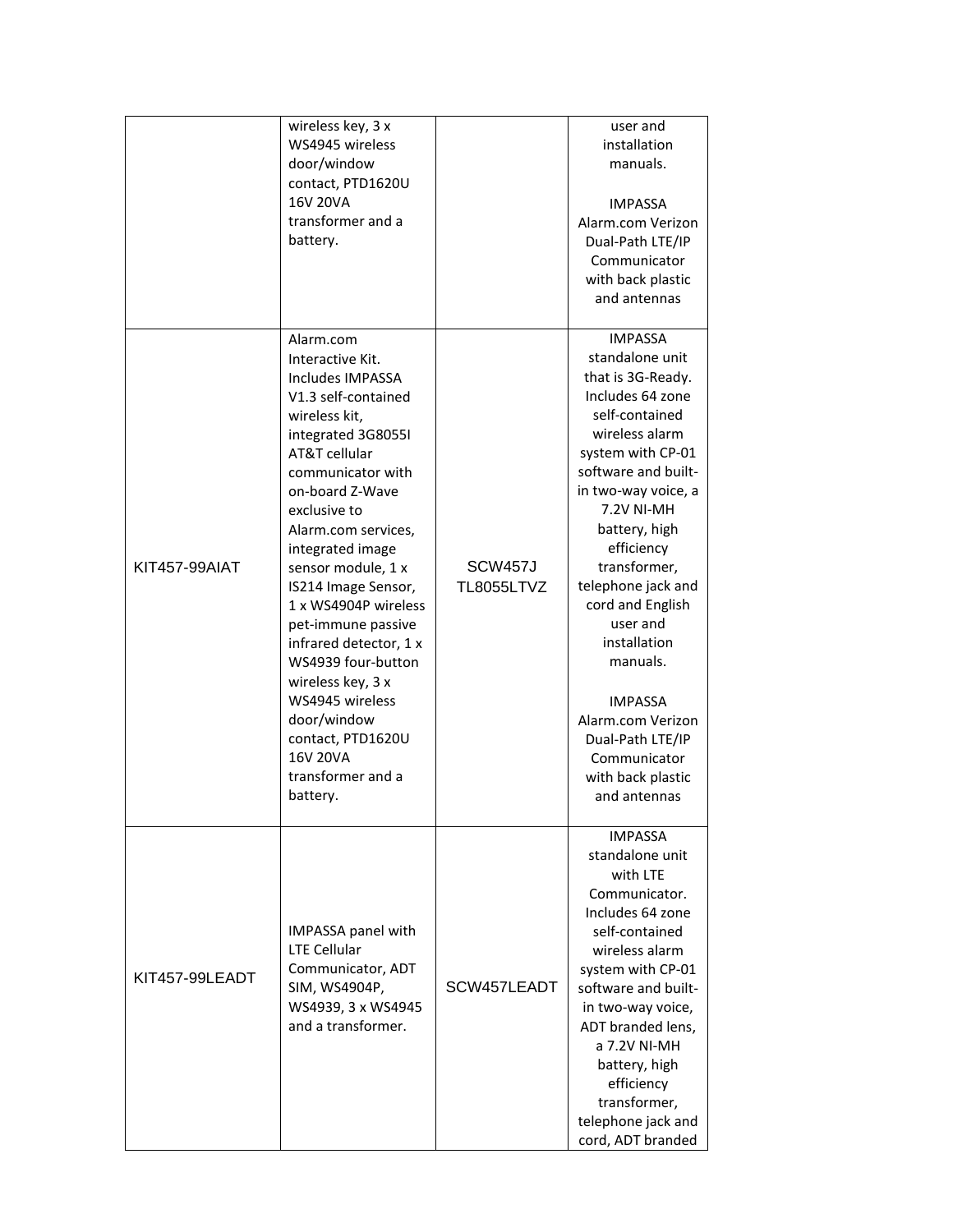|             |                                                                                                                                                                                                                                                                                                                                                                                                                             |           | user and<br>installation<br>manuals. |
|-------------|-----------------------------------------------------------------------------------------------------------------------------------------------------------------------------------------------------------------------------------------------------------------------------------------------------------------------------------------------------------------------------------------------------------------------------|-----------|--------------------------------------|
| SCW457AATNT | Alarm.com IMPASSA<br>V1.3 standalone unit.<br>Includes 64 zone self-<br>contained wireless<br>alarm system with<br>CP-01 software and<br>built-in two-way<br>voice, an integrated<br>3G8055 AT&T cellular<br>communicator with<br>on-board Z-Wave<br>exclusive to<br>Alarm.com, a 7.2V NI-<br>MH battery,<br>telephone jack and<br>cord and English user<br>and installation<br>manuals.<br>Transformer is not<br>included. | <b>NA</b> |                                      |

Please be advised that effective immediately, the IMPASSA products listed above will be discontinued. New orders for these products will be accepted only while quantities last.

| <b>Schedule</b>                 |                              |  |
|---------------------------------|------------------------------|--|
| <b>End-of-Life Announcement</b> | June, 2020                   |  |
| <b>Last Buy Date</b>            | <b>Effective Immediately</b> |  |
| <b>Last Ship Date</b>           | N/A                          |  |

Note: Due to material availability, orders significantly higher than forecast or historical run rate may not be accepted.